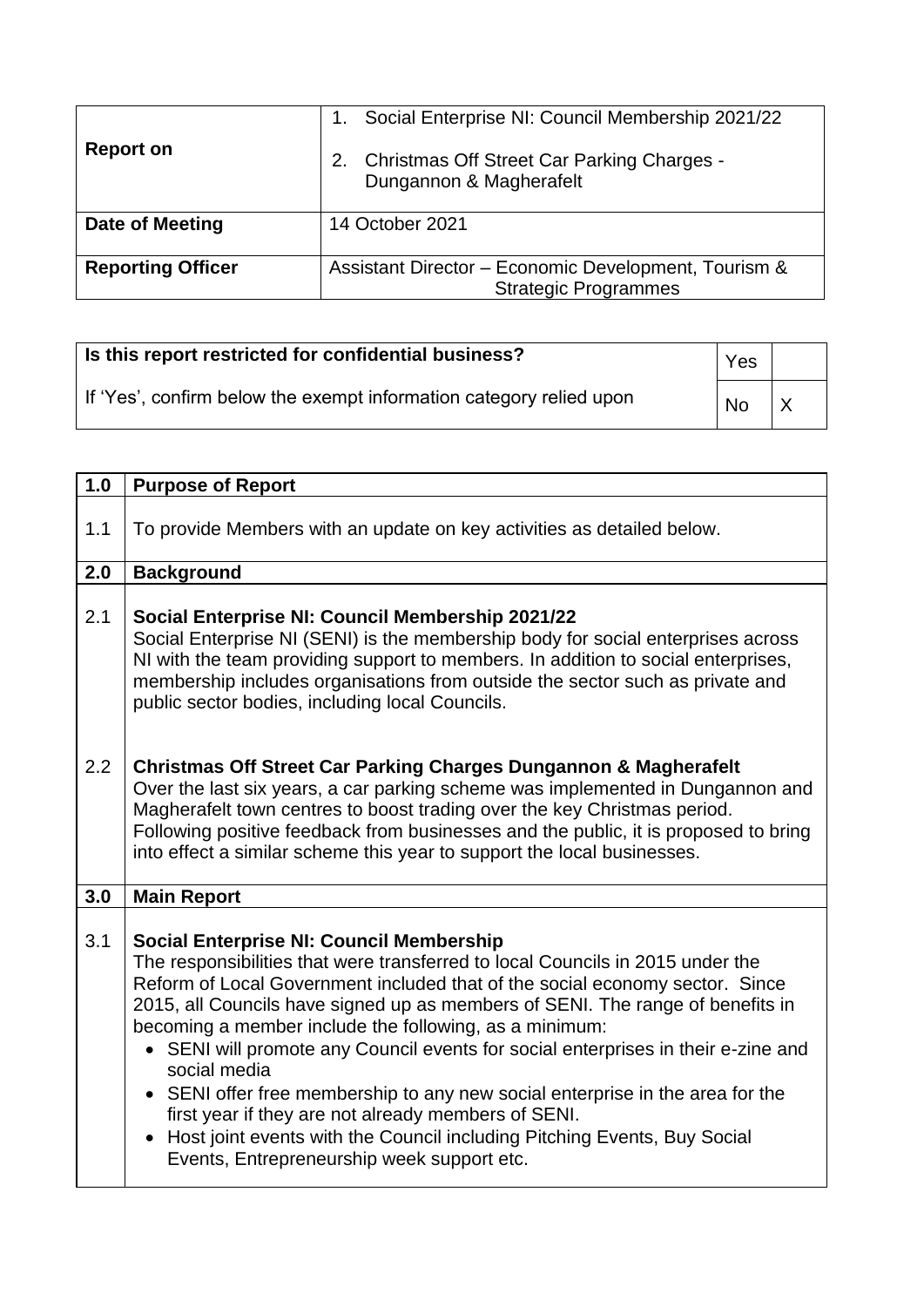|     | • Free training on topics such as "What is Social Value" with any Council staff or<br>members at any time should you feel that appropriate, or any other relevant<br>training required, in order to better understand the business model.<br>• Listing as a Corporate Member on SENI's new website (coming soon)<br>• Access to discounted events for members including Awards and Conferences<br>• Access to free bursaries that SENI offers to members<br>Members are therefore requested to consider Council membership of SENI for a |
|-----|------------------------------------------------------------------------------------------------------------------------------------------------------------------------------------------------------------------------------------------------------------------------------------------------------------------------------------------------------------------------------------------------------------------------------------------------------------------------------------------------------------------------------------------|
|     | fee of £800 for the financial year 2021/22.                                                                                                                                                                                                                                                                                                                                                                                                                                                                                              |
| 3.2 | <b>Christmas Off Street Car Parking Charges - Dungannon &amp; Magherafelt</b><br>As part of this year's Christmas Promotional Campaign, officers have considered<br>options for a car-parking scheme in Dungannon and Magherafelt town centres<br>aimed at encouraging footfall and spend during the critical festive trading period.<br>Following positive feedback from trader groups, it is proposed to implement a<br>similar scheme to last year as follows:-                                                                       |
|     | The First 3 Hours parking for 10 pence in all Pay & Display Car Parks from<br>Saturday 20 November 2021 to Saturday 1 January 2022 (6 week period). The<br>total cost of implementation will be in the region of £23,400.                                                                                                                                                                                                                                                                                                                |
|     | The normal tariff is 40p for 1 hour (except for Central in Magherafelt, which has a<br>tariff of 40p per three hours) and the proposed pricing arrangements are intended<br>to boost town centre trade at one of the busiest times of year. The very nominal<br>fee of 10p for the First Three Hours is being charged to prevent 'all day parkers'<br>and ensure town centre car parks are available to visitors and shoppers.<br>The car parks included in the scheme are:                                                              |
|     | Ann Street East, Castle Hill, Perry Street West and Scotch Street North in<br>Dungannon.                                                                                                                                                                                                                                                                                                                                                                                                                                                 |
|     | Rainey Street, Union Road and Central in Magherafelt.                                                                                                                                                                                                                                                                                                                                                                                                                                                                                    |
|     | <b>Other Considerations</b>                                                                                                                                                                                                                                                                                                                                                                                                                                                                                                              |
| 4.1 | <b>Financial, Human Resources &amp; Risk Implications</b>                                                                                                                                                                                                                                                                                                                                                                                                                                                                                |
|     | Financial:                                                                                                                                                                                                                                                                                                                                                                                                                                                                                                                               |
|     | <b>Social Enterprise NI: Council Membership</b>                                                                                                                                                                                                                                                                                                                                                                                                                                                                                          |
|     | Membership Subscription Fee: £800 is available from the 2021/22 economic<br>development budget.                                                                                                                                                                                                                                                                                                                                                                                                                                          |
|     | Christmas Off Street Car Parking Charges Dungannon & Magherafelt -<br>Budget of £23,400 available under the Economic Development Budget                                                                                                                                                                                                                                                                                                                                                                                                  |
|     | Human:                                                                                                                                                                                                                                                                                                                                                                                                                                                                                                                                   |
|     | <b>Officer Time</b><br><b>Risk Management:</b>                                                                                                                                                                                                                                                                                                                                                                                                                                                                                           |
|     | N/A                                                                                                                                                                                                                                                                                                                                                                                                                                                                                                                                      |
|     |                                                                                                                                                                                                                                                                                                                                                                                                                                                                                                                                          |